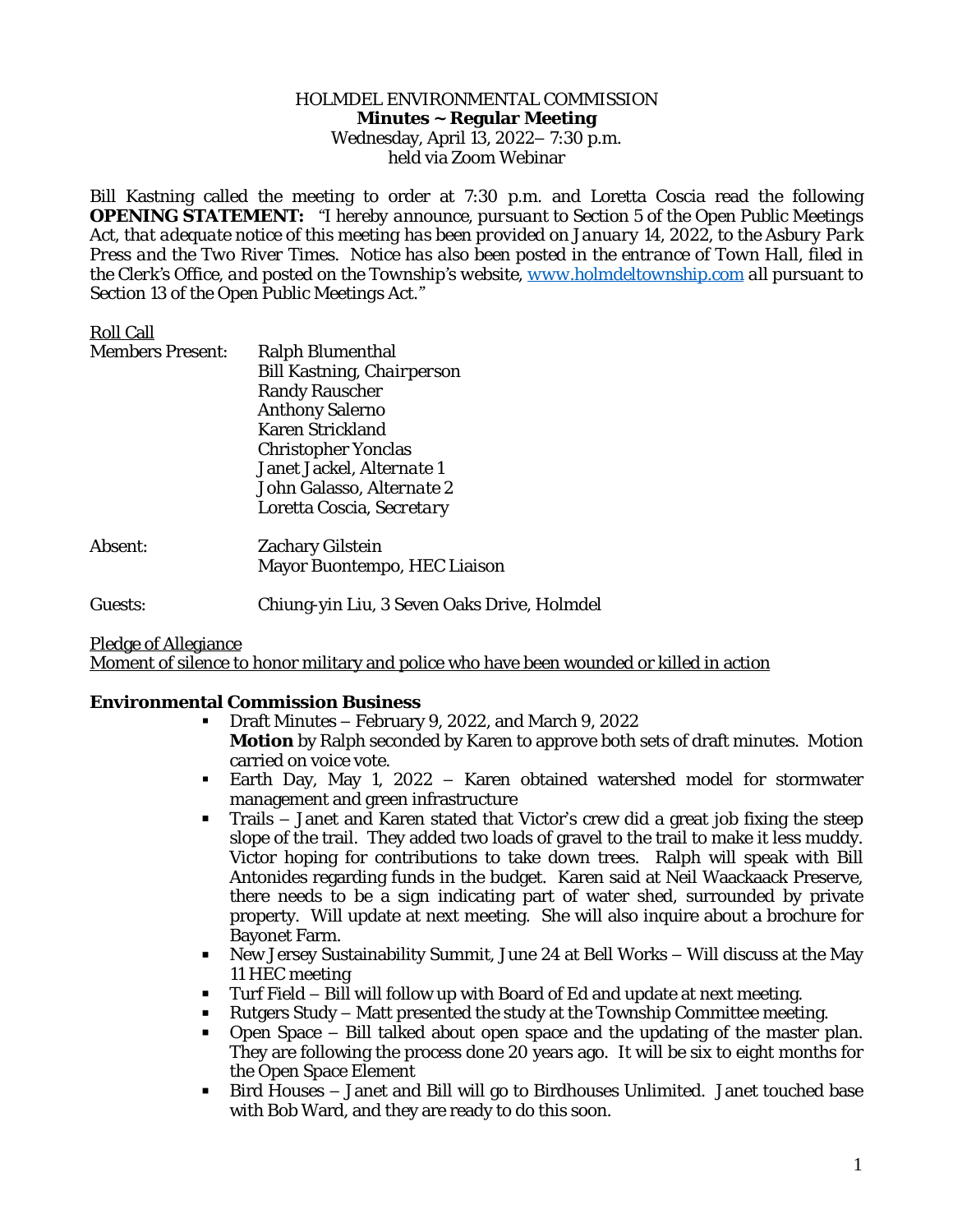# **Planning Board Applications**

**Roger Mumford Homes, LLC – 39 and 45 Bethany Road ~ Block 50.19, Lots 39 and 40 (near Telegraph Hill Road) – Preliminary/Final Major Subdivision #662** Applicant proposes to subdivide partially developed lands into six (6) fee simple, single-family residential lots. Improvements include a paved public roadway, utilities, a stormwater collection/management system, and landscaping/buffering improvements. *Public hearing scheduled for May 3, 2022.*

Ralph said the back of the property is wetlands and a stream. Bill and Chris said it goes into Flat Creek. LOI is from 2011 so is not valid as it expires in five years. Loretta to begin draft memo to Planning Board with these issues, including a maintenance plan for detention basin and rain gardens. Does stormwater plan address full build-out to maximum allowed coverage? Point out that Shorelands Water no longer exists.

**Holmdel Family Apartments, LLC ~ Preliminary Final Major Site Plan, 625 South Laurel Avenue, Block 57, Lot 2, Middle Road and S. Laurel Avenue** Previous approval to construct 3 multi-family buildings (50 COAH units) along with associated site improvements. Affordable Housing Multi-Family Zone *Public hearing scheduled for May 3, 2022.*

Bill said this was previously approved by the Planning Board, but there were some planning area issues that had to be resolved by the state. Hazlet sued and it settled, requiring a redesign, removing houses from Hazlet border, so it is back before the Planning Board. Stormwater management report seemed to address everything. John said the proposed level of run-off rate for 100-year design storm is 10 feet per second where 11 feet is required. Bill to contact Bob Mullin to see if applicant is using updated standards.

**Heavenly Estates, Block 2, Lots 2 and 26 ~ Preliminary and Final Major Subdivision#663** Applicant intends to subdivide existing Block 2 Lots 2 and 26 into (22) lots. Seventeen (17) lots will be designated for single family residential use, developed to the Green Estate House requirements as provided in Ordinance Section 30-61.2 (proposed lots 2.04–2.20), and will contain two proposed roads, each with a 50-foot right-of-way. One (1) lot will be created for existing home, which is to remain (proposed lot 2.02). Three (3) lots will be dedicated to the Homeowners Association and will be designated open space (proposed lots 2.03, 2.21 and block 2.01, Lot 1). The remainder of the property will encompass the lands outside of the areas described above and will be known as Proposed Lot. 2.01. *Continued public hearing scheduled for June 21, 2022*

Ralph gave the Commission a history of the property going back to the 1990's.

All decided that a draft memo be prepared to the Planning Board to include requesting a current LOI, a current letter confirming buffers/streams (check paragraphs to include from 2007 HEC letters on this site). Bill said we need to advise about the form base and that a few buildings lots need to be eliminated.

Bill said Freehold Soil drove by the site and soil was being moved and relocated in the buffer area, and a stop and desist order was issued. HEC would like to see a current LOI before the application proceeds any further. Do not want any lots crossing 300' buffer. Bill said that the barn needs to be preserved as it is unique in its size. He plans on going to look at the barn along with the Historic Preservation Society.

Bill said the County Ag people rate all farm properties, soils, contiguous to other farmland, viable for agriculture etc. and this farm rated high. Loretta to start putting something together and take some information from the older letters received by Ralph.